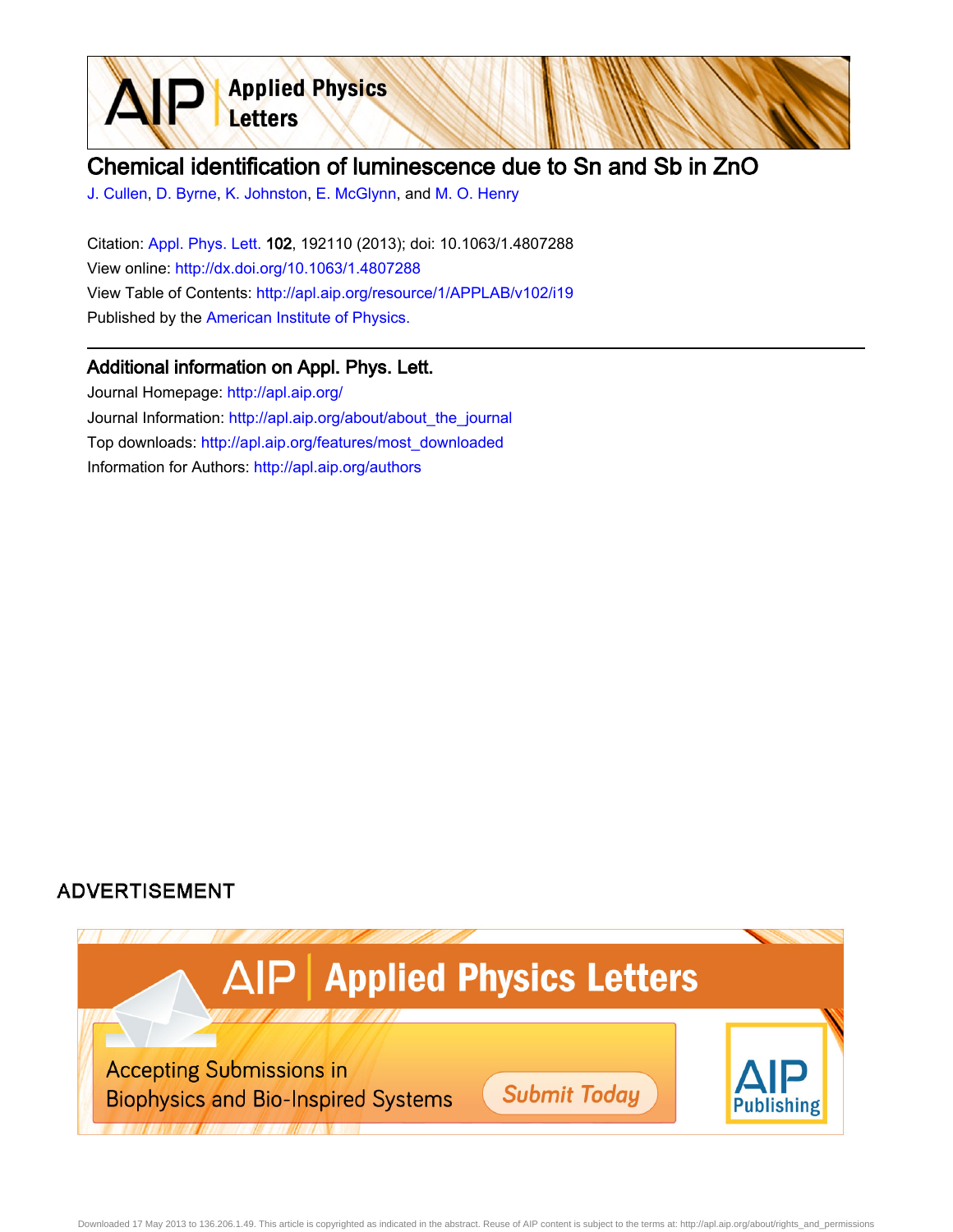

## [Chemical identification of luminescence due to Sn and Sb in ZnO](http://dx.doi.org/10.1063/1.4807288)

J. Cullen,<sup>1</sup> D. Byrne,<sup>1</sup> K. Johnston,<sup>2,3</sup> E. McGlynn,<sup>1</sup> and M. O. Henry<sup>1</sup>

<sup>1</sup>School of Physical Sciences, National Centre for Plasma Science and Technology, Dublin City University,

Glasnevin, Dublin 9, Ireland

<sup>2</sup>PH Department, ISOLDE/CERN, 1211 Geneva 23, Switzerland

 $^3$ Technische Physik, Universität des Saarlandes, Building E2.6, P.O. Box 151150, 66041 Saarbrücken, Germany

(Received 15 March 2013; accepted 4 May 2013; published online 17 May 2013)

We show that the  $I_{10}$  line in ZnO photoluminescence is associated with Sn impurities. The evidence comes from material implanted with radioactive  $117$ Ag, which decays through  $117$ Cd and  $117$ In to stable  $117$ Sn, and  $121$ Ag, which decays through the same chain to stable  $121$ Sb. Supporting evidence is provided by ZnO:Sn prepared by the in-diffusion of stable Sn. Furthermore, the  $I_2$  and  $I_9$  lines are shown conclusively to be due to In, confirming earlier identifications in the literature. We also observe shallow bound exciton emission at 3.3643(3) eV due to Sb impurities produced at the end of the decay chain of <sup>121</sup>Ag. © 2013 AIP Publishing LLC. [[http://dx.doi.org/10.1063/1.4807288\]](http://dx.doi.org/10.1063/1.4807288)

The low temperature band edge photoluminescence (PL) of ZnO is characterised by a series of sharp lines commonly referred to as the I-lines. Although first reported decades ago and known to be due to recombination of excitons at impurity centres, progress on unambiguously associating these I-lines with particular chemical impurities was initially slow. At present, however, the majority of the I-lines have been identified with either neutral or positively charged donor bound exciton (DBX) recombination usually designated by  $D^{0}X$  and  $D^{+}X$ , respectively. Meyer et al.<sup>[1](#page-4-0)</sup> give a general review on excitons in ZnO; more recent and comprehensive reviews of ZnO research generally are provided by McCluskey and Jokela<sup>[2](#page-4-0)</sup> and Klingshirn.<sup>[3](#page-4-0)</sup> The situation at present is that the group III donor impurities Al, Ga, and In on Zn sites account for six of the I-lines:  $Al/Al^+$  produce  $I_6/$  $I_0$ , Ga/Ga<sup>+</sup> produce  $I_8/I_1$ , and In/In<sup>+</sup> produce  $I_9/I_2$ . In addition to these, the  $I_4$  $I_4$  line has been associated with hydrogen,<sup>4</sup> but there remain several lines in the I-line sequence that have yet to be identified conclusively with a particular impurity or defect. Among these are  $I_5$  and  $I_7$  and the sequence  $I_{10}$ ,  $I_{11}$ , and  $I_{12}$ .

Building on our earlier studies using implantation of radioactive Zn, Ga, and As isotopes,  $5.6$  we devised PL experiments using radioactive Ag that allow us to investigate several types of impurity in their radioactive decay sequences. The isotope  $117\text{Ag}$  (half-life  $\tau_{1/2}$  of 72.8 s) decays through Cd ( $\tau_{1/2}$  of 2.49 h) and In ( $\tau_{1/2}$  of 43.2 m) to stable Sn. The short half-life of  $117$ Ag means that, when annealing prior to making PL measurements, the implanted impurities have largely transformed to  $117$ Cd and  $117$ Sn, with a small population of  $117$ In also present. Accordingly, three types of impurity can be examined—isoelectronic  $Cd_{Zn}$ , single donor In<sub>Zn</sub>, and double donor  $Sn_{Zn}$ —provided the recoil energies are sufficiently low not to displace the daughter atom. For <sup>117</sup>Cd and <sup>117</sup>In, the average recoil energies are  $\sim$  14 eV and -6 eV, respectively, below displacement energies of Zn or O atoms which fall in the range of  $18.5-57$  eV,<sup>[7,8](#page-5-0)</sup> so this condition should be satisfied. We also studied  $^{121}$ Ag which decays through the same chain as  $117$ Ag except that it terminates in stable  $^{121}$ Sb. For this isotope, with  $^{121}$ Ag,  $^{121}$ Cd,  $^{121}$ In, and

 $121$ Sn half-lives of 0.78 s, 13.5 s, 23.1 s, and 27.06 h, respectively, only  $121$ Sn and  $121$ Sb are present at the time of the PL measurements. In this way, we addressed a sequence of impurities from groups II, III, IV, and V using the two radioactive isotopes, one stopping at group IV (Sn), the other at group V (Sb), and we supplemented this study with a ZnO:Sn sample prepared by thermal diffusion of stable Sn. The main findings that we report are that the  $I_{10}$  line is associated with the group IV impurity Sn and that Sb impurities give rise to shallow bound exciton luminescence at 3.3643(3) eV. We also confirm earlier identifications of  $I<sub>9</sub>$ and  $I_2$  with  $D^0X$  and  $D^+X$  recombination, respectively, due to In<sub>Zn</sub>.

The starting material was hydrothermally grown c-plane single crystal ZnO obtained from Tokyo Denpa. The concentration of Sn in the starting material was below the supplier's detection limit of 0.1 wt.-ppm. For the radioactivity experiments, radioactive  $117$ Ag and  $121$ Ag were implanted at the On-Line Isotope Mass Separator facility (ISOLDE) in the European Organisation for Nuclear Research (CERN), with nominal ion doses of  $5 \times 10^{12}$  cm<sup>-2</sup> at an ion beam energy of 60 keV. The implanted samples were annealed in air at 830 °C for 20 min to remove implantation damage. The samples were cooled to  $\sim$ 3 K over a period of 2 h for PL measurements. During PL measurements, the laser remained positioned on the same part of the sample and the temperature was maintained at  $\sim$ 3 K (to eliminate possible impurity diffusion and/or complexing effects) for a total of at least five half-lives of the final decay stage. To complement the radioactivity experiments, a ZnO:Sn sample was prepared using a chemical ion exchange reaction followed by thermal diffusion, a method previously used to dope ZnO with Cu.<sup>[9](#page-5-0)</sup> Single crystal ZnO was soaked in an aqueous tin(II)chloride solution (10 mg/ml) for 120 s, rinsed with deionised water, and dried under a nitrogen flow. The sample was annealed at  $700\degree$ C in air for 3 h to facilitate diffusion of Sn. A second sample of stable ZnO:Sn was provided at the end of the decay of the  $ZnO$ :<sup>117</sup>Ag sample. Although the radioactive decay recoil energies were not expected to be significant, as noted above, nevertheless, the sample was annealed a second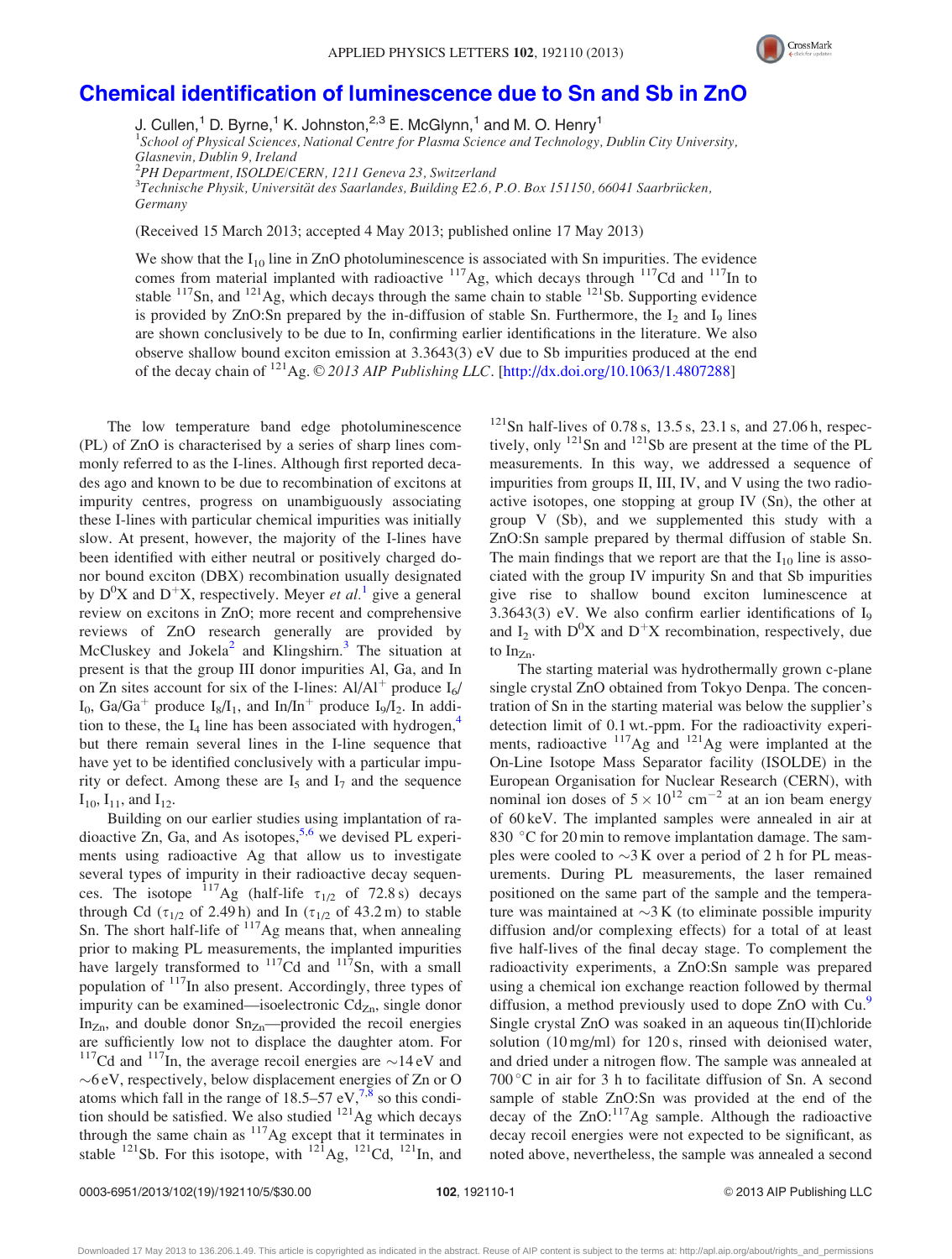<span id="page-2-0"></span>time at  $750\,^{\circ}$ C for 30 min in air and the PL of implanted and un-implanted parts of the sample was compared. Details of the spectroscopic and cryogenic equipment are given elsewhere.<sup>[5,6](#page-5-0)</sup>

The I-lines of interest in this study are  $I_2$ ,  $I_9$ , and  $I_{10}$ , none of which appears in the spectrum of the starting material, which is dominated by the  $I_4$ ,  $I_5$ , and  $I_6$  lines. The PL data obtained for the various samples studied are now described.

We first consider the case of  $117$ Ag implantation. Representative spectra for three time delays after annealing are shown in Figs. 1(a) and 1(b) for  $117$ Ag implanted ZnO. The main changes over 18 h are the decrease in intensity of the  $I_9$  line (Fig. 1(a)) and the  $I_2$  line (Fig. 1(b)). The integrated intensities for  $I_9$  and  $I_2$  normalized to that of the  $DD_1$ line at 3.333 eV are shown in Fig. 1(c) together with the calculated relative populations of Cd, In, and Sn due to decay of the implanted  $117$ Ag. The excellent agreement between the  $I_2$  and  $I_9$  intensities and the  $117$ In population proves that these lines are due to In, confirming a result previously obtained for the case of  $I_9$  only by Muller *et al.*,<sup>[10](#page-5-0)</sup> using radioactive  $111$ In. The data reported here provide definitive chemical proof of the association of  $I_2$  with In also, copperfastening the identification of  $I_2$  with  $D^+X$  recombination at In donors.<sup>[11](#page-5-0)</sup> (Clearly, the I<sub>9</sub> and I<sub>2</sub> intensities also fit the Cd population but we discount this given the strength of prior evidence linking them to In).

It is clear from Fig.  $1(c)$  that the  $117$ Sn population increases by a factor of  $\sim$ 2 during the PL measurements, yet there is no evidence of any PL close to the I-lines growing in intensity. This indicates that the isolated substitutional impurity  $Sn_{Zn}$ , produced by the decay of  $117_{nZn}$ , does not produce radiatively efficient shallow bound exciton emission. Similarly, no features could be seen down to  $\sim$ 2 eV that could be assigned

to stable  $Sn_{Zn}$  formed at the end of the decay. For completeness, we illustrate the unchanging  $I_{10}$  line intensity in Fig. 1(c) where we normalized the intensity to the populations of both Cd and Sn at the point when their populations are equal. Since data of this nature are clearer for the case of a decaying isotope, exemplified by  $I_9$  and  $I_2$  above, we repeated the measurement using another isotope that includes radioactive Sn in its decay chain.

We now consider the case of  $^{121}$ Ag implantation. The very short half-life values for the atom in its Ag, In, and Cd forms means that, at the annealing stage, the sample was essentially ZnO:<sup>121</sup>Sn. The recoil in the <sup>121</sup>Sn  $\rightarrow$  <sup>121</sup>Sb decay step is <10 eV, below the displacement energy of a Zn or O atom<sup>[7,8](#page-5-0)</sup> so the final product should be  $Sb_{Zn}$  assuming that Sn impurities occupy Zn sites. As noted above, the sample was kept at  $\sim$ 3K for the duration of the PL measurements to eliminate possible impurity diffusion and/or complexing issues.

Representative spectra recorded during the  $121$ Sn decay are shown in Figure [2.](#page-3-0) While  $I_6$  dominates the luminescence, spectra recorded at high gain show a weak  $I_{10}$  line (Fig.  $2(a)$ ). The line clearly weakens further as Sn impurities decay to Sb. Additionally, a line at 3.3643(3) eV is evident in Fig. [2\(b\)](#page-3-0) which grows from a very low initial intensity. Quantitative data for the intensities of these lines, normalized to that of the first LO phonon replica of  $I_6$ , over the course of the  $^{121}$ Sn to  $^{121}$ Sb decay are plotted in Fig. [2\(c\)](#page-3-0). The change in the  $I_{10}$  intensity fits a single exponential decay with an effective half-life of  $26 \pm 2$  h, while the growth of the line at 3.3643 eV fits a single exponential also based on an effective half-life of  $26.5 \pm 0.7$  h. These values are both very close to the known  $^{121}$ Sn half-life of 27.06 h, providing strong evidence that  $I_{10}$  is due to Sn and that the 3.3643(3) eV emission is due to Sb.



FIG. 1. PL spectra of  $117$ Ag implanted ZnO at various times after annealing: (a) the  $I_9$  line region and (b) the  $I_2$  line region. In (c), the normalized intensities of the  $I_9$  and  $I_2$  lines are fitted to the population of <sup>117</sup>In and the steady intensity of  $I_{10}$  is also indicated.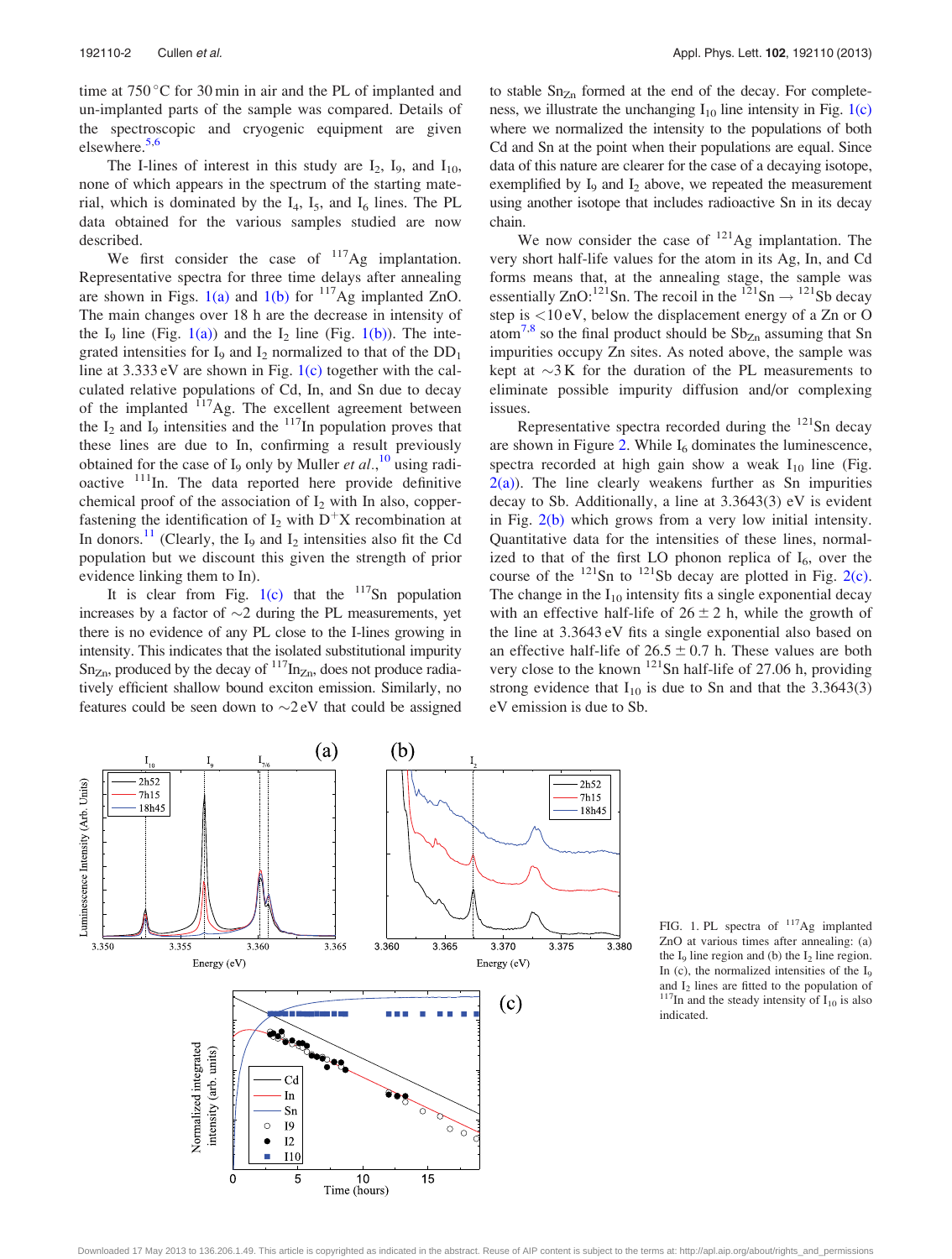<span id="page-3-0"></span>

FIG. 2. PL spectra of <sup>121</sup>Ag implanted ZnO at various times after annealing: (a) the  $I_{10}$  line region and (b) the region above the  $I_6$  line where a PL line at 3.3643 eV is observed. In part (c), the normalized intensities of the  $I_{10}$  line and the 3.3643 eV line are fitted to a single exponential decay (closed circles) and growth (open circles), respectively, demonstrating their correlation with the  $121$ Sn and  $121$ Sb populations.

For further confirmation of the involvement of Sn in the  $I_{10}$  line, we prepared a ZnO:Sn sample using the ion exchange and diffusion process described above.<sup>[9](#page-5-0)</sup> The PL data in Fig. [3](#page-4-0) show a comparison between (a) the unimplanted part of a sample, (b) the Sn-implanted part of a sample, and (c) the Sn-doped sample. There is strong  $I_{10}$  line emission from the implanted region of the sample and none from the un-implanted region of the sample, while the sample with Sn doping by diffusion also clearly shows  $I_{10}$  emission. These findings add to the weight of evidence that  $I_{10}$ involves Sn.

We now consider the implications of the results described above for the properties of the four impurities In, Cd, Sn, and Sb in ZnO.

For the cases of ZnO:In and ZnO:Cd, the excellent agreement shown in Fig. [1\(c\)](#page-2-0) between the intensity changes of the  $I_9$  and  $I_2$  lines and the changing population of  $117$ In produced by the decay of radioactive  $117Cd$ , establishes beyond any doubt that these two lines are associated with In impurities, as is already widely accepted in the literature, and as has been proven conclusively for the case of the  $I<sub>9</sub>$ line.<sup>[10](#page-5-0)</sup> Therefore, for ZnO:In, our results provide definitive corroboration of these earlier identifications. It is important to note that the  $I_9$  and  $I_2$  luminescence we have observed is produced by In atoms being created from the decay of  $\frac{117}{\text{Cd}}$ , and not from those  $117$ In atoms that existed at the time of annealing. If the emission were due to the latter, the  $I_9$  and  $I_2$ intensities would decrease with the half-life of  $117$ In which is only 43.2 min, instead of the much longer decay time we observe which is determined by the 2.49 h half-life of the mother isotope, <sup>117</sup>Cd.

Considering the data from the perspective of ZnO:Cd, since the  $In_{Zn}$  were created from the decay of  $Cd_{Zn}$ , the spectra might be expected to show emission associated with  $Cd<sub>Zn</sub>$ if such emission exists. However, the PL spectra of the band

edge region in Figure 2 do not show any feature that can be associated with (isoelectronic)  $Cd_{Zn}$  centers. Thus, we con-clude that ZnO:Cd, unlike ZnO:Hg,<sup>[12](#page-5-0)</sup> does not produce radiatively efficient isoelectronic bound exciton emission. This difference between Cd and Hg defects may be a consequence of the larger Hg impurity creating sufficient strain to bind an exciton in contrast to the smaller Cd impurity. The importance of strain effects for exciton binding is discussed by Allen.<sup>[13](#page-5-0)</sup> We note finally regarding  $ZnO:Cd$  that the intensity of the weak band observed in the region of 2.85 eV by Muller *et al.*<sup>[10](#page-5-0)</sup> for the case of <sup>111</sup>In  $\rightarrow$ <sup>111</sup>Cd decay would be below the detection limit of the CCD-based spectrometer system used in this study.

For the case of ZnO:Sn, there are several aspects to be considered. First, the data for  $^{121}$ Ag decaying through Sn and on to Sb provide clear evidence linking  $I_{10}$  to Sn impurities. This is corroborated by the data from the chemical indiffusion of stable Sn and by the observation of a strong  $I_{10}$ line only in the region of the  $ZnO$ :<sup>117</sup>Sn sample that contains stable  $117$ Sn. If I<sub>10</sub> is due to Sn, then the fact that the line intensity did not change for the  $ZnO:117$ Sn sample as the population of 117Sn increased by a factor of approximately two requires an explanation. This can be explained if the center producing  $I_{10}$  requires the participation of some other impurity or defect in addition to Sn rather than being a simple isolated  $Sn_{Zn}$  impurity. In this scenario, the  $I_{10}$  center is created in all samples containing Sn during the high temperature annealing stage by interactions of some other participant(s) with  $Sn_{Zn}$  impurities. For the case of the  $^{121}Ag$  implanted sample, which has completely decayed to radioactive  $121$ Sn by the time of annealing, the PL intensity will decrease as the  $^{121}$ Sn decays to  $^{121}$ Sb. However, for the  $^{117}$ Ag implanted sample, the initial  $I_{10}$  intensity is determined by the amount of stable  $117$ Sn in the sample at the time of annealing. Thereafter, with the sample held at liquid helium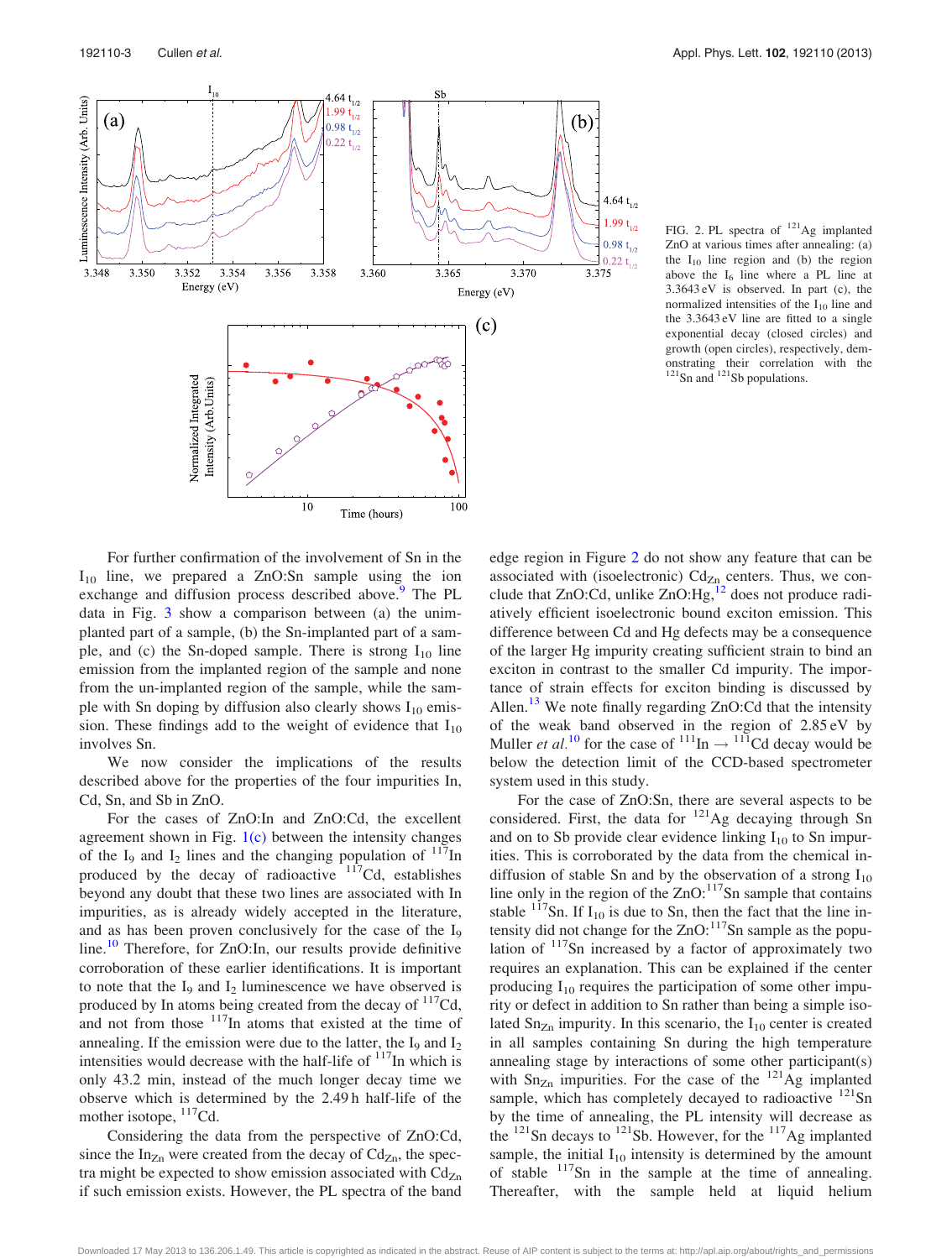<span id="page-4-0"></span>

FIG. 3. Part (a) shows the PL spectrum of the un-implanted region of a ZnO:<sup>117</sup>Sn sample produced long after the decay of the implanted radioactive  $117\text{Ag}$ , while part (b) shows the spectrum from the implanted region. In part (c), the spectrum of ZnO:Sn prepared by chemical in-diffusion is shown.

temperatures, the creation of more stable  $117$ Sn from  $117$ In will not result in an increase in the  $I_{10}$  intensity because the necessary association of other participants with the newly created <sup>117</sup>Sn cannot occur at low temperatures. Accordingly, no change in the  $I_{10}$  intensity should occur, consistent with our experimental observations. For the ZnO:Sn sample prepared by thermal diffusion, the 3 h annealing process at  $700\degree C$  allows the production of a defect involving the complexing of  $Sn_{Zn}$  with another impurity to take place.

Regarding the detailed nature of the  $I_{10}$  center, it has been reported that  $I_{10}$  is due to  $D^0X$  recombination,<sup>1</sup> so we now consider how such a center involving Sn could be produced. As a group IV impurity on the Zn site,  $Sn_{Zn}$  would be expected to act as a double donor, analogous to the other group IV impurities Si and Ge. $14,15$  The compensating effect of deep acceptors produces sizeable concentrations of ionized donors in n-type material and the same process in ZnO:Sn would result in  $Sn_{Zn}$  double donor impurities being partially compensated by acceptors, thereby causing them to act as single donors. We also note that the intensity of  $I_{10}$ was found by others<sup>1</sup> to be very substantially increased by co-doping with Li, a deep acceptor. Therefore, we propose that the  $I_{10}$  line is produced by a defect complex involving  $Sn_{Zn}$  and an associated acceptor impurity, most likely  $Li_{Zn}$ since Li is a common impurity in hydrothermally grown ZnO.

Finally, for the case of ZnO:Sb, the data in Fig. 3 provide unequivocal evidence for the involvement of Sb in the PL emission at 3.3643 eV. It is customary to attribute PL in this region to either  $D^0X$  or  $D^+X$  recombination, but recent studies have shown that other types of center also produce bound exciton recombination emission in this region, including isoelectronic centres. $16,17$  At this stage, we do not have sufficient data to speculate further as to the nature of the 3.3643 eV Sb-related emission. Our identification of the emission at  $3.3643 \text{ eV}$  with  $Sb_{Zn}$  impurities is fully consistent with the very recent report of Senthil Kumar et al., who identify a feature at exactly the same energy in Sb-doped ZnO nanowires with  $D^0X$  emission at Sb defects; we only became aware of this report at the time of submission of the present work.<sup>[18](#page-5-0)</sup>

In conclusion, our data unambiguously confirm the identifications of  $I_9$  and  $I_2$  with  $In_{Zn}$  impurities in ZnO. In addition, our results show that the isoelectronic impurity  $Cd_{Zn}$ , unlike its counterpart  $Hg_{Zn}$ , does not produce radiatively efficient isoelectronic bound exciton emission in ZnO. We have also shown compelling evidence from both radioactive isotope implantation and chemical doping and diffusion that the  $I_{10}$  line is associated with Sn. The possibility that the  $I_{10}$ binding centers are defect complexes involving partially compensated Sn double donors is suggested, with  $Li<sub>Zn</sub>$  proposed as the most likely candidate. Finally, we identify a PL line at 3.3643(3) eV with  $Sb_{Zn}$  impurities.

This work was supported by Science Foundation Ireland (SFI) under Project No. 08/RFP/PHY1558, and by the European Community under the Support of Public and Industrial Research using Ion beam Technology (SPIRIT) Project No. 227012 and the European Nuclear Science and Applications Research (ENSAR) Contract No. 262010 integrating activities. D.B. and E.M.C.G. acknowledge support from the SFI Strategic Research Cluster Functional Oxides and Related Materials for Electronics (FORME). This work was also supported by the German Bundesministerium für Bildung und Forschung (BMBF) under Contract No. 05KK7TS2.

- $^{2}$ M. D. McCluskey and S. J. Jokela, [J. Appl. Phys.](http://dx.doi.org/10.1063/1.3216464) 106, 071101 (2009).
- <sup>3</sup>C. Klingshirn, *[Phys. Status Solidi B](http://dx.doi.org/10.1002/pssb.200743072)* 244, 3027 (2007).
- <sup>4</sup>M. Strassburg, A. Rodina, M. Dworzak, U. Haboeck, I. L. Krestnikov, A. Hoffmann, O. Gelhausen, M. R. Philips, H. R. Alves, A. Zeuner, D. M. Hofmann, and B. K. Meyer, [Phys. Status Solidi B](http://dx.doi.org/10.1002/pssb.200304187) 241, 607 (2004).

<sup>&</sup>lt;sup>1</sup>B. K. Meyer, H. Alves, D. M. Hofmann, W. Kriegseis, D. Forster, F. Bertram, J. Christen, A. Hoffmann, M. Straßburg, M. Dworzak, U. Haboeck, and A. V. Rodina, *[Phys. Status Solidi B](http://dx.doi.org/10.1002/pssb.200301962)* 241, 231 (2004).